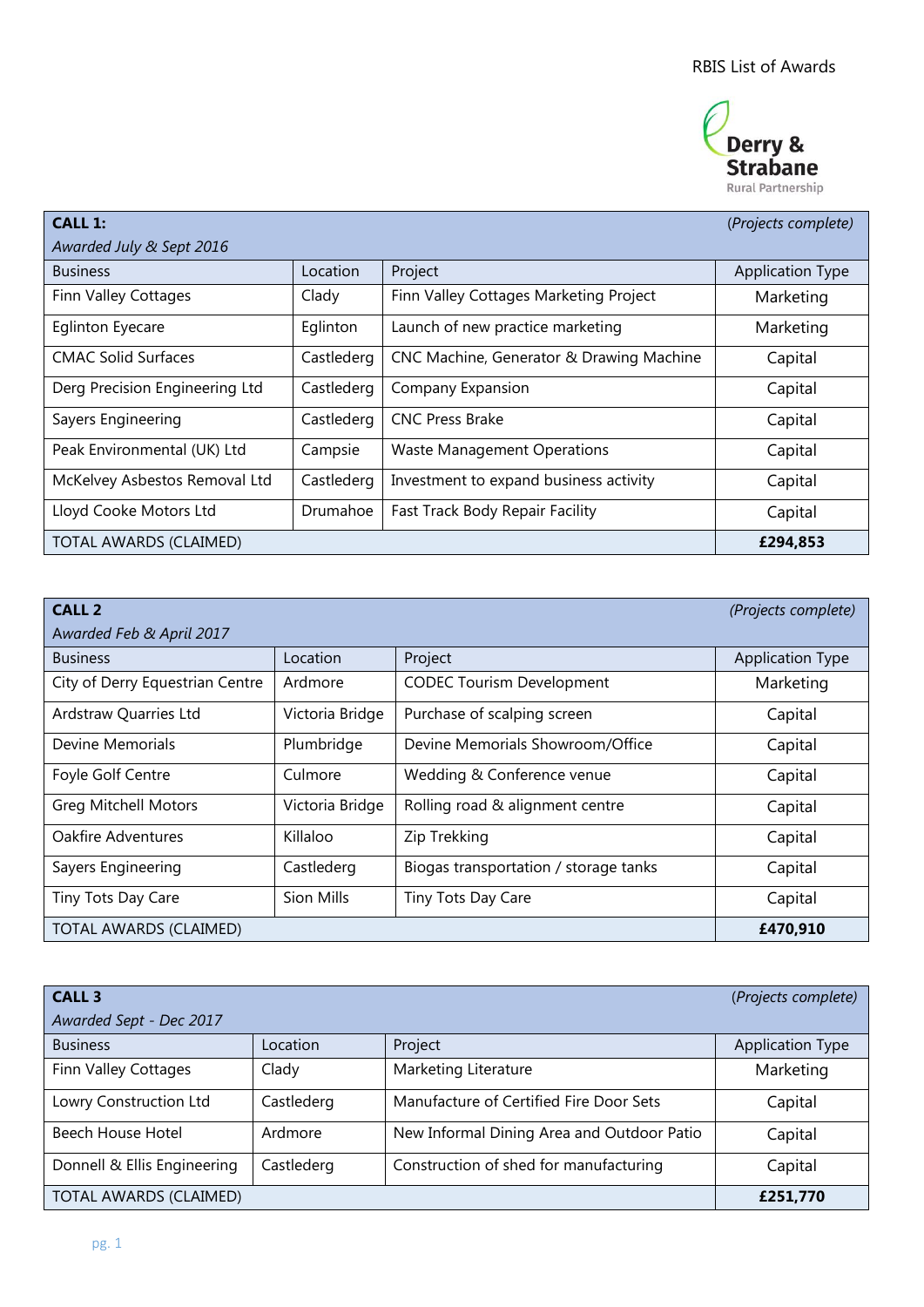| <b>CALL 4</b>             | (Projects complete/underway) |                                               |                         |  |
|---------------------------|------------------------------|-----------------------------------------------|-------------------------|--|
| Awarded July & Sept 2018  |                              |                                               |                         |  |
| <b>Business</b>           | Location                     | Project                                       | <b>Application Type</b> |  |
| T D McKane and Son        | Castlederg                   | Marketing of TD McKane and Son                | Marketing               |  |
| Hummingbird (NI) C.I.C    | Artigarvan                   | Hummingbird Marketing Project                 | Marketing               |  |
| Ardstraw Quarries Ltd     | Victoria Bridge              | Purchase of Secondary Crusher Machine         | Capital                 |  |
| <b>BluChem Ltd</b>        | Artigarvan                   | Mixing Tank for AdBlue manufacture            | Capital                 |  |
| <b>GSF Livestock Ltd</b>  | Derry                        | Purchase of Press Brake                       | Capital                 |  |
| <b>CITA Furniture Ltd</b> | Sion Mills/Glebe             | Purchase of wood manufacturing CNC machine    | Capital                 |  |
| Enviro Car Parts Ltd      | Coshquinn/Derry              | Purchase of advanced de-pollution equipment   | Capital                 |  |
| SoundVenue                | Castlederg                   | Online booking application for music industry | Capital                 |  |
| TOTAL AWARDS (CLAIMED)    |                              |                                               | £211,973                |  |

| <b>CALL 5</b><br>(Projects complete/underway) |                 |                                         |                         |  |
|-----------------------------------------------|-----------------|-----------------------------------------|-------------------------|--|
| Awarded Dec 2018 - Mar 2019                   |                 |                                         |                         |  |
| <b>Business</b>                               | Location        | Project                                 | <b>Application Type</b> |  |
| Derg Precision Engineering                    | Castlederg      | Expansion & Manufacture of New Products | Capital                 |  |
| Inox Engineering                              | Campsie         | Start Up Powder Coating Plant           | Capital                 |  |
| P. Woods & Son                                | Near Cullion    | Recycling Aggregate Crusher             | Capital                 |  |
| Charles McSorley                              | Castlederg      | Gullotine, plate rolling and bandsaw    | Capital                 |  |
| Oakfire Adventures Ltd                        | Kilaloo         | Aerial Trekking                         | Capital                 |  |
| Devine Memorials Ltd                          | Plumbridge      | Purchase of CNC Saw                     | Capital                 |  |
| Greg Mitchell Motors Ltd                      | Victoria Bridge | Electric Vehicle Service Centre         | Capital                 |  |
| Fabric World                                  | Campsie         | Made To Measure website and marketing   | Marketing               |  |
| <b>Holistic Pets</b>                          | Nixon's Corner  | Training in small animal hydrotherapy   | <b>Bespoke Training</b> |  |
| <b>TOTAL AWARDS</b>                           |                 |                                         | £389,151                |  |

| <b>CALL 6</b>                  |                 |                                  | (Projects underway/starting) |
|--------------------------------|-----------------|----------------------------------|------------------------------|
| Awarded June - Sept 2019       |                 |                                  |                              |
| <b>Business</b>                | Location        | Project                          | <b>Application Type</b>      |
| <b>Tiny Tots Daycare</b>       | Sion Mills      | Sensory Garden                   | Capital                      |
| Cita Furniture Ltd             | Sion Mills      | CNC Drilling & Grooving Machine  | Capital                      |
| Peak Environmental (UK) Ltd)   | Campsie         | Granulation recycling            | Capital                      |
| <b>Walls Engineering Works</b> | Victoria Bridge | CNC combination lathe            | Capital                      |
| Arolco Ireland Ltd             | Castlederg      | CNC groover grinder machine      | Capital                      |
| Lowry Construction Limited     | Castlederg      | Doorways former jig              | Capital                      |
| Sayers Engineering Ltd         | Spamount        | <b>GRP</b> structural frameworks | Capital                      |
| Northern Crusher Spares Ltd    | Castlederg      | Manufacturing equipment          | Capital                      |